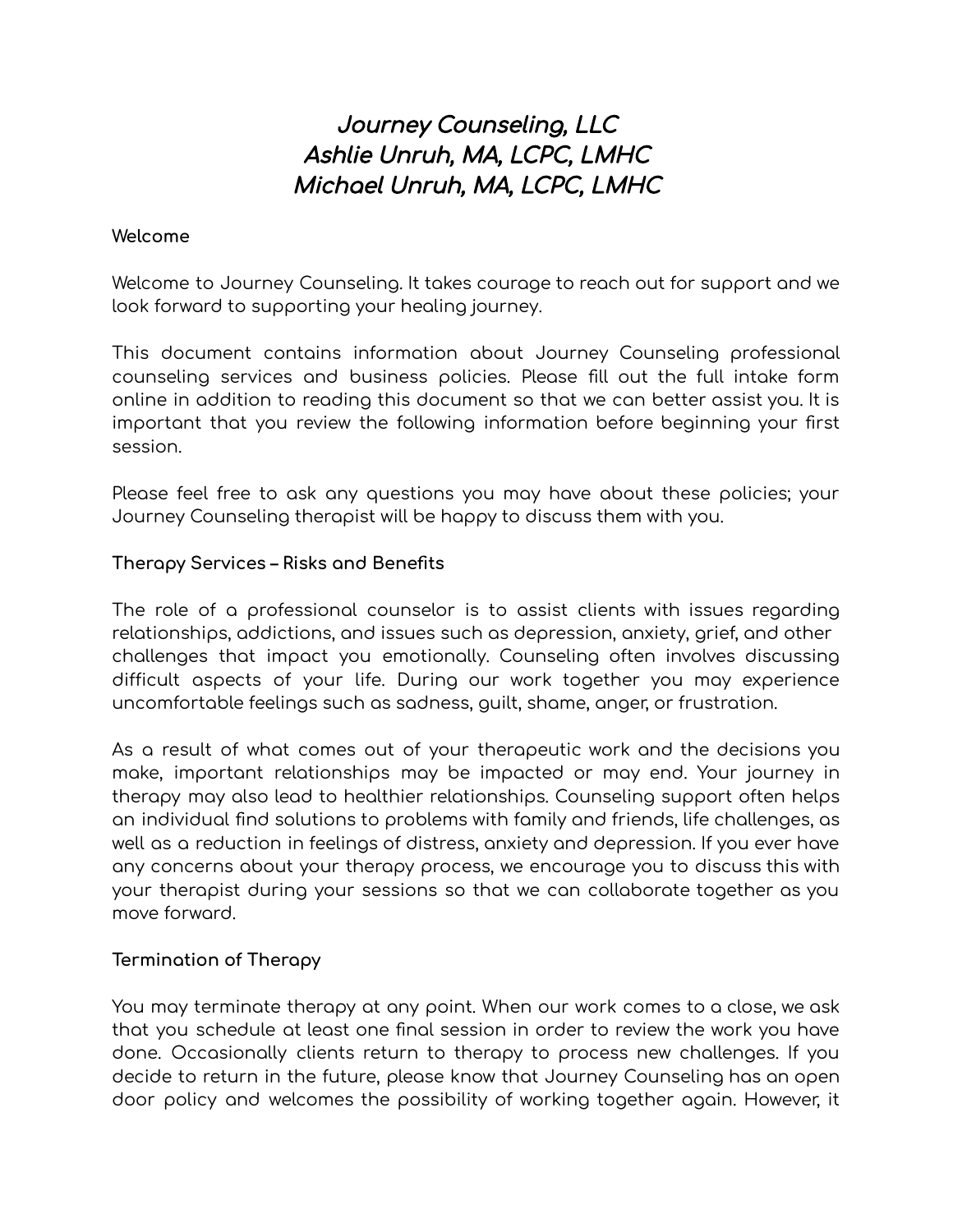will be at your therapist's clinical discretion and also dependent upon his or her availability. We are also happy to provide you with referrals to another therapist(s) or clinic(s).

# **Length of Therapy**

Therapy is a process that is unique to each client and the challenges they are presenting with. Some presenting issues can be worked on very effectively in a fairly short period of time (10-20 sessions). Other challenges may take much longer. It can be difficult to predict exactly how long therapy will last and this is best discussed in your sessions. You and your therapist will periodically discuss goals that you will be working toward.

# **Dual Therapy**

It is unethical for two different therapists to provide counseling for the same client at the same time. Unless there is a compelling clinical reason, a crisis, or a specialized therapy treatment plan that we will be working on, the therapists at Journey Counseling do not work with clients who are under the care of another therapist. If you are working with another therapist, please disclose this so that we can discuss next steps. If your therapist has referred you to Journey Counseling for specialized treatment (i.e. sex addiction recovery for example), we will need to have a release on file from you in order to coordinate care with your primary therapist and collaborate on a clinical plan that best supports your process.

## **Confidentiality**

Therapy is best experienced in an atmosphere of trust. Thus, all therapy services are strictly confidential and may not be revealed to anyone without your written permission. There are exceptions to confidentiality where disclosure is required by law (see below). There may be occasions where your therapist may consult with adjunct therapists in order to discuss aspects of your sessions to best support your process. When doing so, please understand that your name will not be used and your therapist will change significant identifying details in order to protect your confidentiality. Your confidentiality is very important to us. Should you request that your therapist speak with another professional or person (i.e. doctors, former therapists, teachers, family, friends or anyone else outside the therapy room), you must first provide your signed written consent in order to do so and only after your therapist determines if this is in the best interest of supporting your therapeutic process and progress.

## **Confidential Electronic Data Storage and Email Transmission**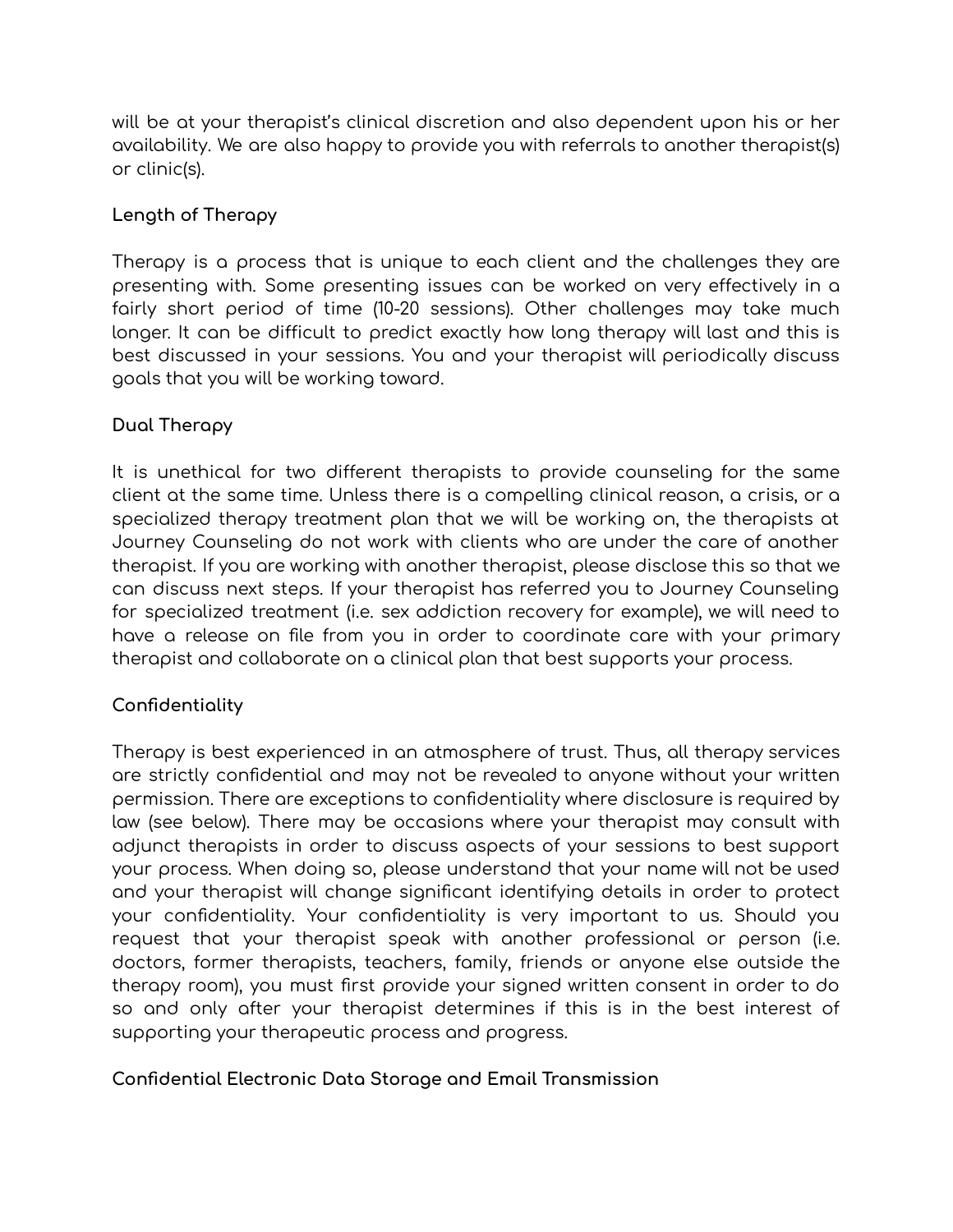Your confidentiality as a client is of utmost importance. To support and secure your clinical information, Journey Counseling has set up a system as part of our therapeutic services in order to securely store and protect your information in a confidential and protected capacity. Thus, Journey Counseling will be utilizing Google Inc. and the following applications: Gmail, Google Calendar, Google Drive and Google Apps Vaults as well as Therapy Notes ® to electronically save and store client information and data and to confidentially communicate with clients in various capacities via the Internet. Gmail, Google Calendar, Google Drive and Google Apps vaults and all client protected health information are covered under the Health Insurance and Portability Act of 1996 and in particular 45 C.F.R, Part 164, Subpart C under HIPPA.

# **Legal Exceptions to Confidentiality**

The therapists at Journey Counseling take confidentiality very seriously. Your information is confidential, with the exception of information relating to child abuse, or suspected child abuse, elder abuse, dependent adult abuse, or intent to harm self or others, or unless mandated by a court of law. Legally, therapists are mandated reporters of abuse or intent to harm another. If you are suicidal or homicidal, your therapist with Journey Counseling will take all reasonable steps to prevent harm to you or another. Legal exceptions to confidentiality are in place to protect your safety and the safety of others. This includes: when there is a reasonable suspicion of child abuse (physical, sexual, emotional, neglect), or adult dependent care abuse, elder abuse/neglect; and where a client threatens to harm or kill other(s) (homicide), or threatens to damage another person's property. If you are homicidal and make a serious threat to hurt another person(s), your therapist will contact 911 and make every attempt to warn the intended victim or victims. Additionally, if a court issues an order to release records (for example a divorce hearing or custody hearing), your therapist must abide by the court order and may be compelled by court order to testify under oath and thus must answer all questions honestly.

## **Mandated Reporting of Incidents Involving Minors**

A minor is defined as any person who is legally under the age of 18.

The therapists of Journey Counseling are mandated reporters of any sexual acts involving minors. This means that if any of the therapists or staff at Journey Counseling learns of any incident involving minors and illegal sexual activity or abuse, we are legally required to report this to the proper authorities.

**Suicide Policy**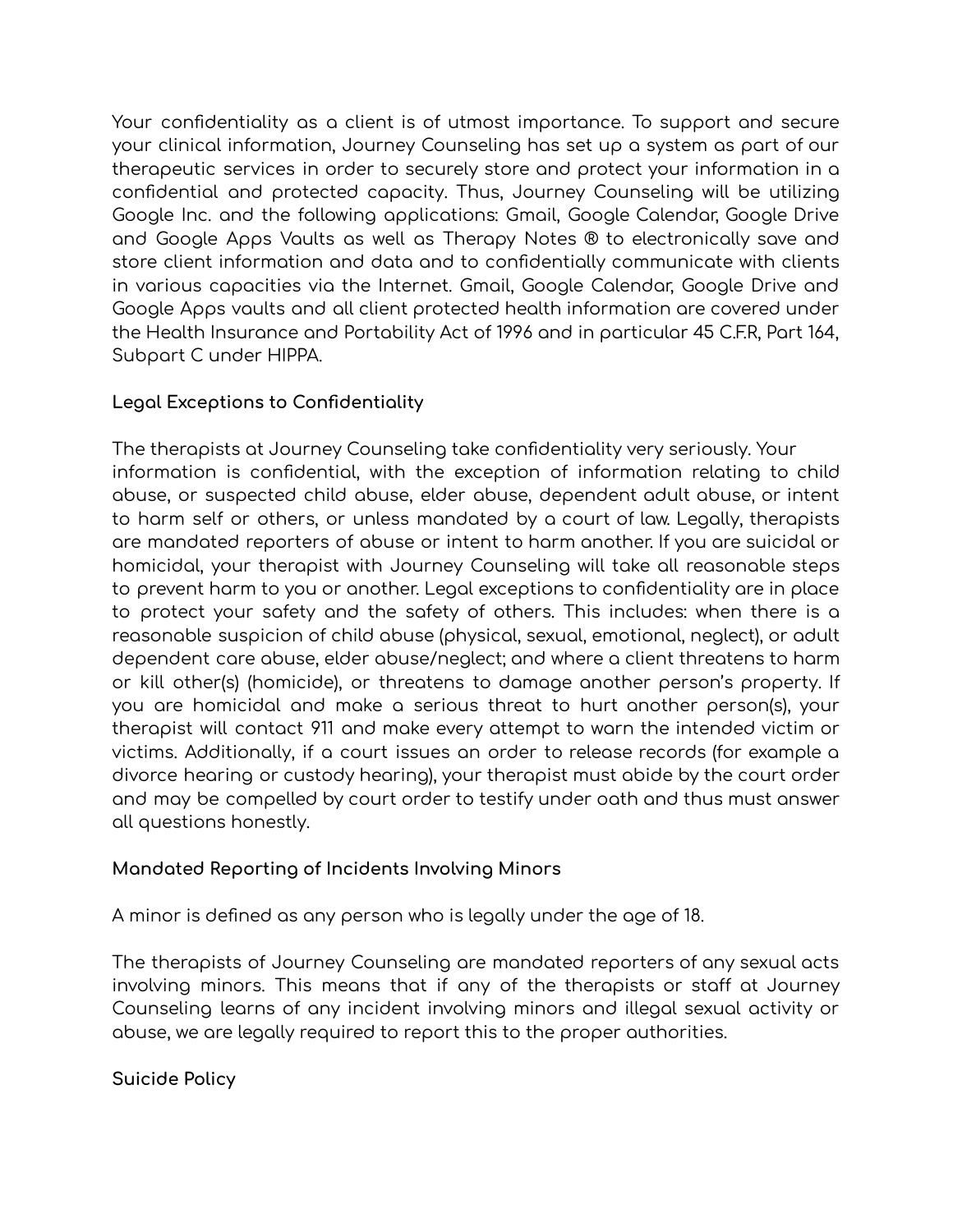If you are suicidal, your therapist will take all reasonable steps to prevent harm to yourself. This may include breaking confidentiality if you pose a serious risk of self-harm to yourself.

# **Support Sessions**

On occasion, and only if it benefits the client's therapy goals, your therapist may ask that a family member or significant other join you for a therapy session. It is important to note that this is done only on occasion and at the therapist's discretion when it best serves the client. If a family member or significant other agrees to meet for a session, it will be for the client's benefit. If the person joining the session is your significant other, this does not constitute couples therapy, rather it is as a support to your work, and/or a check-in session. Additionally, the third party (friend or significant other) is not joining the session for his or her own therapy, nor will your therapist at Journey Counseling work with them as a therapist. If we decide that this would be beneficial, you will need to sign a written release of information for this type of support session.

# **Sobriety Policy**

We ask that all clients, couples, families, and group members arrive to therapy sober and not under the influence of drugs and/or alcohol. If your therapist notices that you are intoxicated (such as slurred speech, rapid speech, smelling of alcohol, behavior that indicates intoxication with cocaine, prescription drug abuse, marijuana, or other substances) the therapy session will be immediately terminated. We will also assist you in finding a safe ride home (via friend, family member or taxi) as driving while under the influence constitutes a risk to others and is a reportable offense. Once you are safely home, your therapist will reschedule the therapy session where this occurrence will be processed. You will be charged your full fee for the session if you arrive intoxicated.

## **Therapy Sessions**

Therapy sessions are generally weekly, every other week, or monthly and are scheduled in advance. Standard sessions are 60-minutes in length and begin and end on time. Note: The last 5 minutes are reserved for completing notes and treatment planning. Therapy can be conducted in office or via teletherapy (phone) if you are away on business or ill. The fee is the same for in-office or teletherapy as the same amount of time must be blocked out for teletherapy sessions.

It is understandable that occasionally you may be late. If you are late to your session, please understand that the session will not extend past your 55 minutes,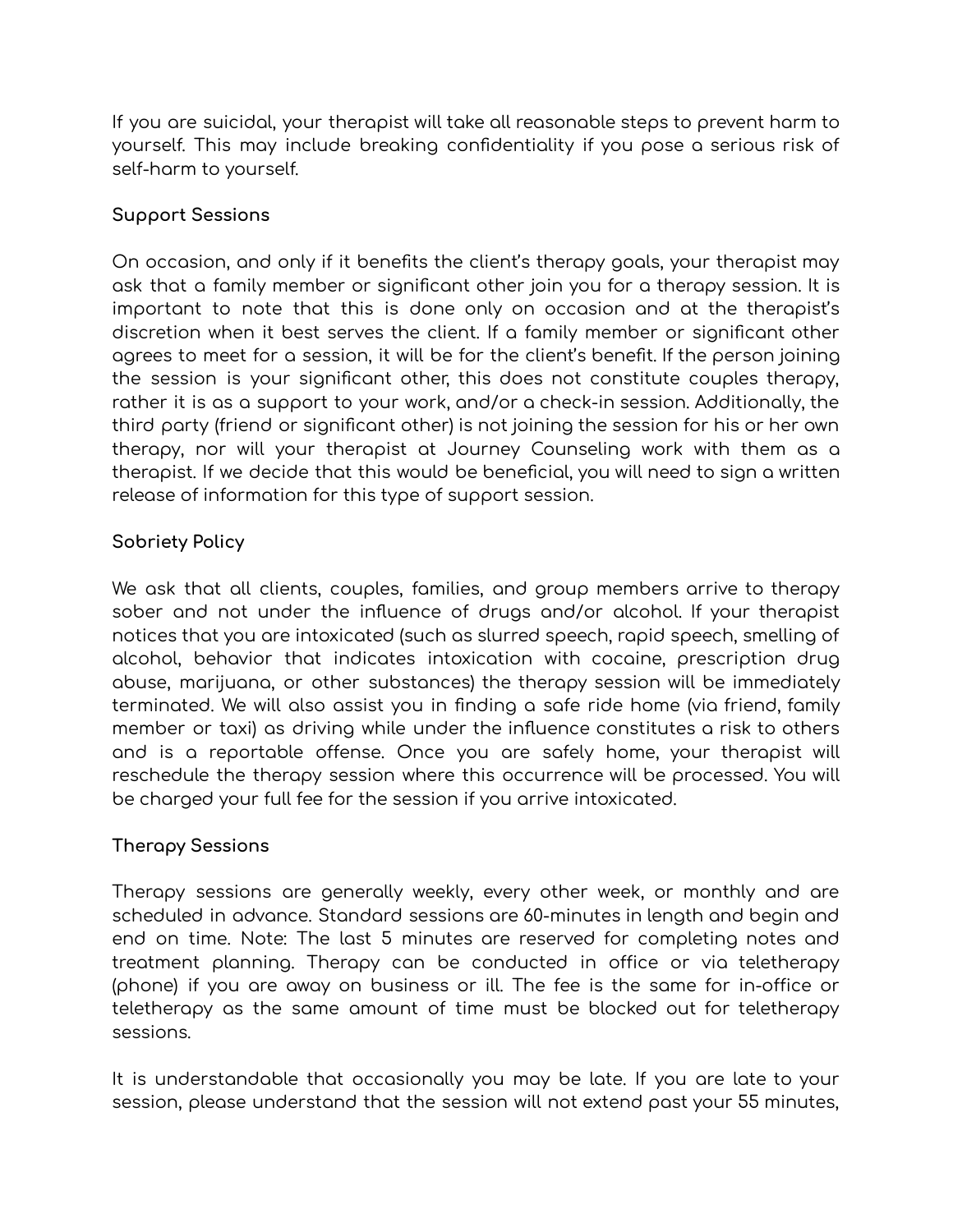nor will the time be made up at future sessions, as this will impact other clients. Longer sessions are available by request and upon availability of your therapists schedule at a prorated fee. At the start of therapy, your therapist may extend your first few sessions past the 55 minutes, however, unless your therapist chooses to extend this time, we ask that you please respect your 55-minute session time.

## **Therapeutic Approach & Style**

Our goal as therapists is to help people navigate through difficulties in their life and relationships while providing a safe place to heal, explore, develop insight, practice healthy coping tools, and take responsibility for their changes. We facilitate a process where the client is able to move toward healing, self-acceptance, and to ultimately grow and thrive in a supportive environment. While we will meet you each step of the way in your therapy process with accountability, compassion and empathy, a therapist is not a cure-all, a parent, a friend, or a miracle worker.

The style of the therapists at Journey Counseling is collaborative, honest, challenging, and direct with solid boundaries and empathy. We reflect, assist, encourage, and point out incongruent patterns around actions and words. We will not work harder than our clients or accept responsibility for your choices or consequences. We respect our client's decisions, and do not advise or direct our clients, as we believe that you are the expert in your own life and are fully capable of creating the life that you want with support and tools.

Your therapist formulates the therapeutic plan collaboratively with his or her clients based on each client's needs, their presenting problems, and the goals they wish to achieve. We use a combination of cognitive behavioral, existential, and client centered therapy with most clients.

Cognitive Behavioral (CBT) Therapy stresses the role of thinking patterns in how we feel and what we do. It is based on the belief that our thoughts, rather than people or events, cause our negative feelings. The therapist assists the client in identifying, testing the reality of, and correcting dysfunctional beliefs underlying his or her thinking – uncovering the 'root to the fruit' so to speak. The therapist then helps the client modify those thoughts and the behaviors that flow from them.

Existential psychotherapy is based on the belief that human beings are fully equipped to create one's own meaning, and to exercise one's freedom to choose. The existential therapist encourages clients to face life's anxieties and to start making his or her own decisions while reflecting on consequences and moving away from fear-based thinking. The therapist will emphasize that along with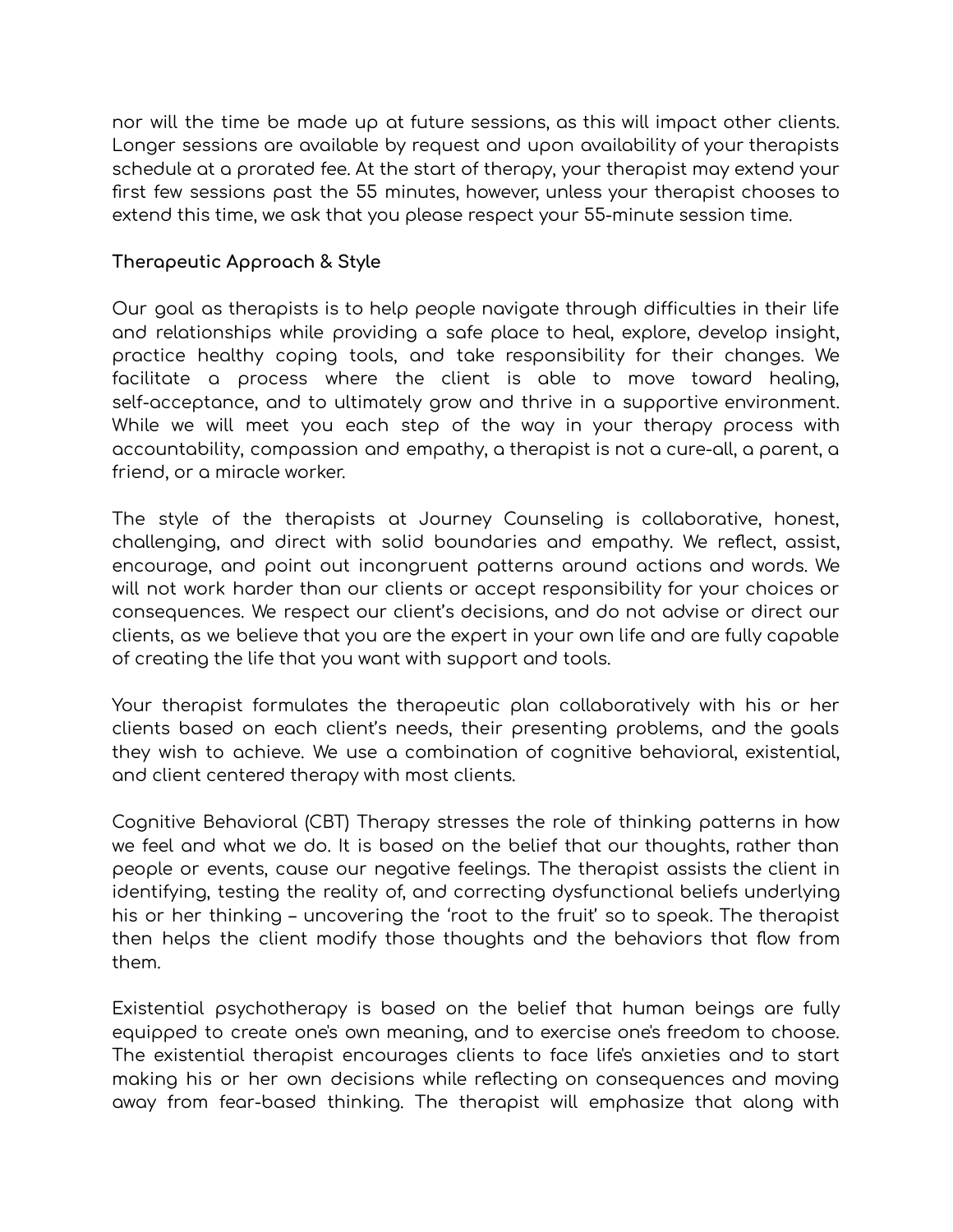having the freedom to carve out meaning comes the need to take full responsibility for the consequences of one's decisions.

## **Non-Discrimination Policy**

We respect each person's right to choose his or her own belief system. The therapists at Journey Counseling work well with both the Christian client and the atheist client, as well as clients from many religions and beliefs. If a client would like to work from a faith-based approach, your therapist will be happy to discuss this with you and support your process. Additionally, the therapists at Journey Counseling respect each person's right to their choices in terms of sexual orientation, and provide a safe place for both straight, gay and transgender clients. The therapists at Journey Counseling believe in supporting people of all ethnicities, cultures and physical challenges.

If you have any questions regarding our therapeutic approach and style, or our non-discrimination policies, please feel free to discuss this with your therapist now and/or in the future.

## **Court Reports or Letters**

The therapists of Journey Counseling do not write legal letters or court reports on behalf of clients involving divorce, custody or other legal matters or lawsuits. We do not write letters pertaining to legal matters to any outside person (i.e. doctor, school, attorney, etc.) or agency regarding your treatment. If a special circumstance arrives where a letter is required by court order, it will require your written consent and will be billed to you at \$25.00 per page and in addition to our hourly fee.

We reserve the right to refuse to write letters on your behalf (unless court mandated) if we do not feel this would be in your best interest, if it places us in a dual relationship, or will compromise our therapeutic relationship. We will not write letters on your behalf if you are involved in a lawsuit for any aspect of your personal or professional life, as this places us in a dual relationship as both your therapist and court advocate, thus crossing therapeutic boundaries.

If you are involved in a lawsuit, please understand that entering your mental health into a court hearing may not always be in your best interest as it may compromise your confidentiality, your clinical files may be requested and your therapist must speak honestly if under oath. Your therapist will not be your advocate in a court hearing or speak on your behalf as that is not the nature of the therapist/client relationship.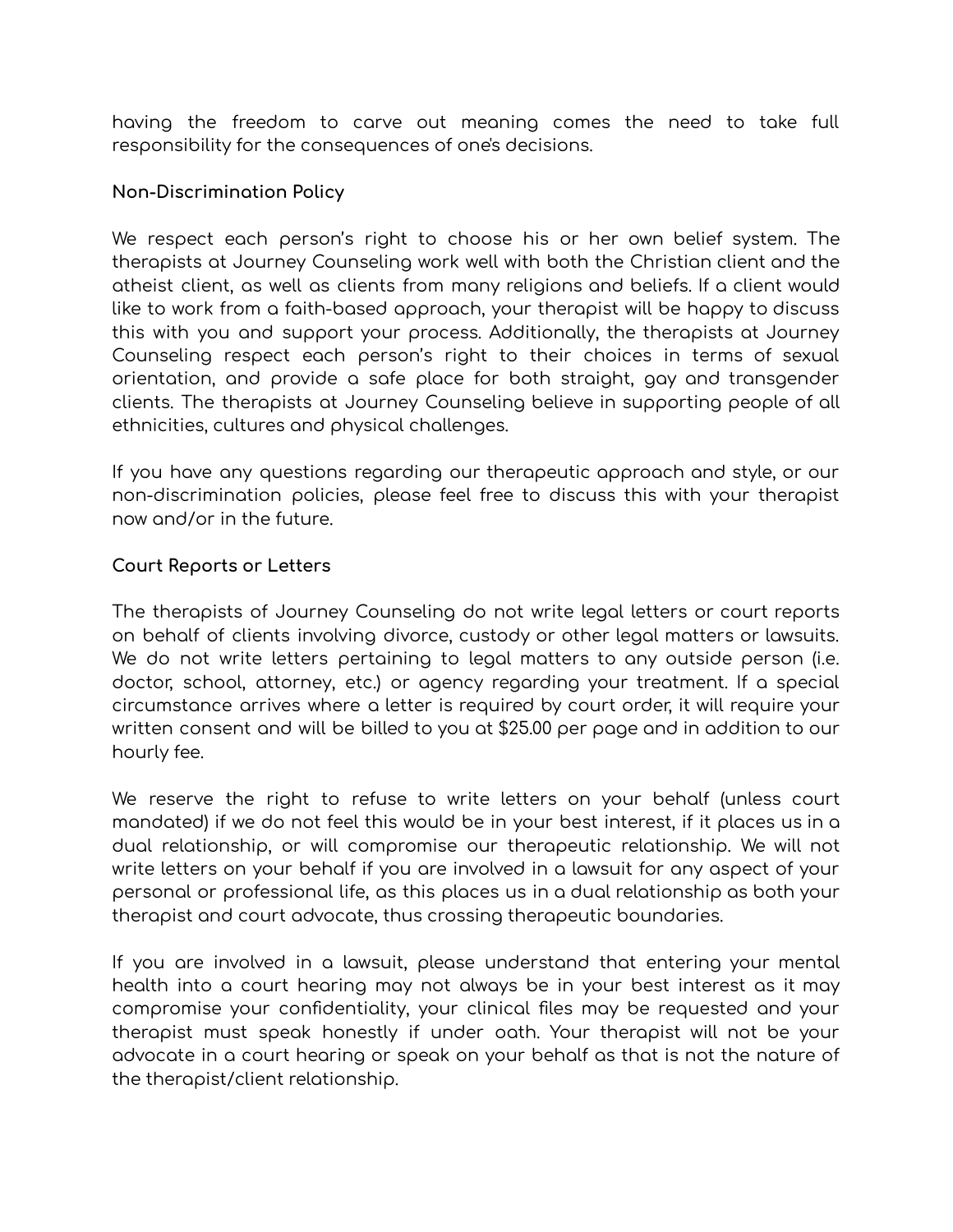## **Court Fees**

If you become involved in legal proceedings that require your therapist's mandated participation, you will be expected to pay for all of your therapist's professional time, including preparation and transportation time and costs, even if called to testify by another party. Because of the time involved and the interruption to our clinical work, you will be charged \$250 per hour for time out of practice, time for preparation, travel time, and attendance at any legal proceeding on your behalf that you will be responsible for. Additionally, if other client sessions must be cancelled, these must be covered at the rate of those sessions and will be billed to you.

#### **Insurance**

We do not accept any insurances butare are glad to provide a "superbill' receipt or statement that you may submit to your insurance company if you wish to try for a possible out of network reimbursement.

Additionally, it is important that you understand that there is no guarantee that your insurance carrier will cover your therapy sessions. We ask that clients carefully consider this before we begin our work together. If you choose to work with a Journey Counseling therapist, our policy is a fee-for-service as described in the following section.

#### **Fees**

The fee for therapists at Journey Counseling is \$150 per 60-minute session, which includes 5 minutes for notes and treatment planning. This fee is the same for in office, teletherapy (phone sessions), or couples therapy. On occasion clients will ask for an extended session for 90 minutes. The fee is \$225.00 for a 90 min session. Therapy is an investment in self-care, and is a process that takes time.

#### Session Payments

Therapy sessions are paid via check, cash, Visa, MasterCard or debit card. A small service fee is applied to all credit card or debit card transactions. If paying cash, please bring the exact cash amount for your session fee, as we usually do not have change. Charges for unpaid services may be turned over to a collection agency.

#### Fee Increases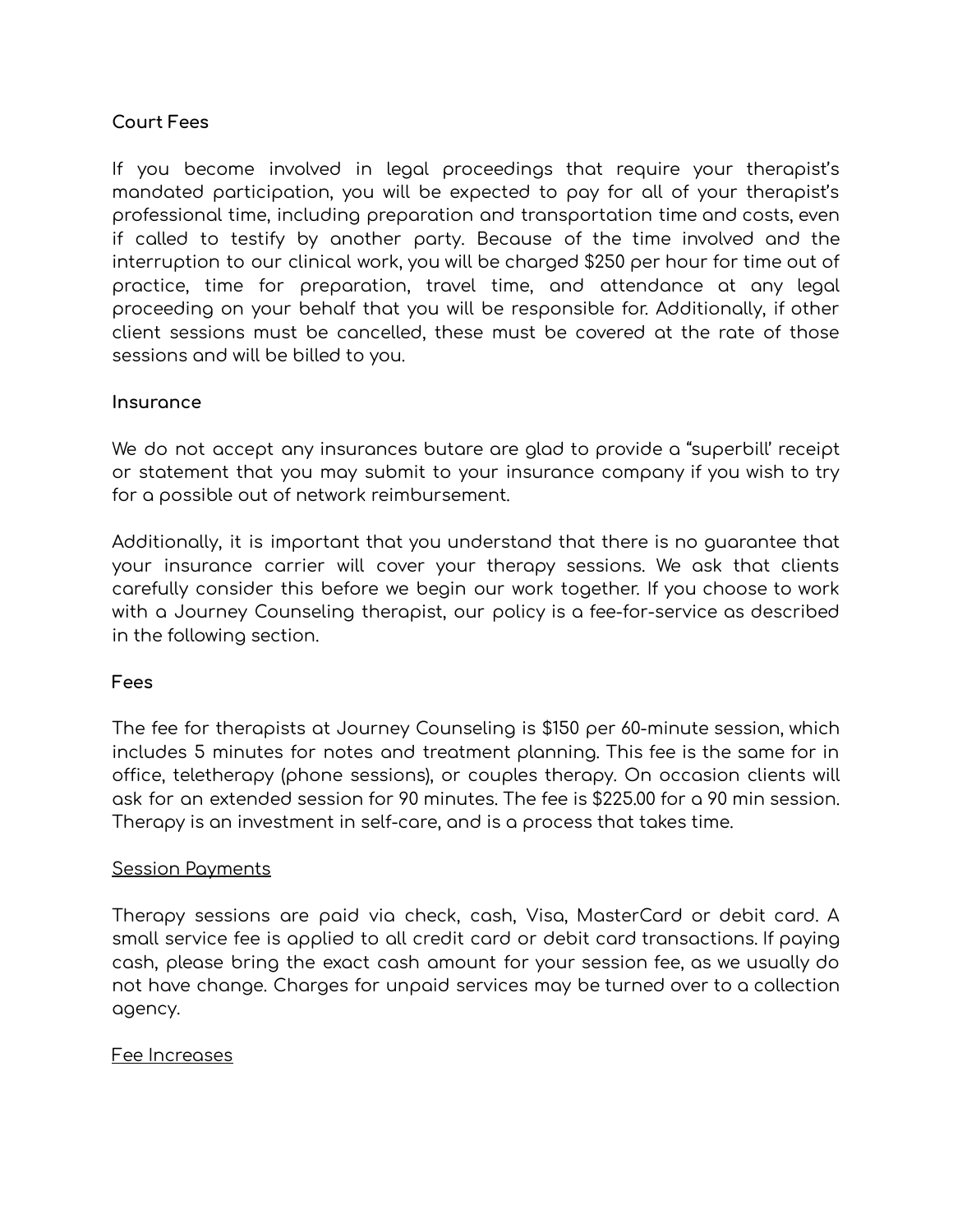Fees are reviewed each year, and may increase periodically. Every consideration to a client's current finances will be made. The increase will be discussed with the client, and a 30-day notice will be given prior to the increase. We will be happy to answer any questions you may have about this fee agreement. Please understand that you have the right to terminate therapy at any point.

## **Appointments/Cancellations**

If you are trying to reach your therapist on the same day of your session, please contact your therapist via the phone number you have been given vs. an email. Please note that cell phones cannot be guaranteed as confidential. We make every effort to return calls and emails within 24 hours.

We understand that occasionally circumstances beyond your control may arise which would prevent you from keeping your appointment. If your therapist is unable to attend your therapy session (outside of scheduled vacations) due to an unexpected emergency or illness, every attempt will be made to contact you 24 hours in advance on the phone numbers and/or email you have provided.

If you are sick or experiencing any symptoms of illness, we ask that you conduct your session via the phone. If your therapist is ill, he or she will extend the same consideration.

## **Client Cancellation Procedures and Fees**

#### Short-Notice Cancellation:

Appointment cancellations made less than 48 hours before the scheduled appointment will be charged the full fee for the session, unless you had an emergency.

#### No-Show:

If you do not show up for a scheduled appointment (that you have not called to cancel 48 hours in advance) you will be charged the full fee for the session. If you tend to forget appointments please let us know – we will be happy to email you in advance to confirm your sessions. However, you are responsible for keeping track of and attending your sessions.

#### Group Therapy:

Group therapy runs in 4-12 week modules. Group is closed at 7-8 members per module. Each client is responsible for their commitment to the group for the full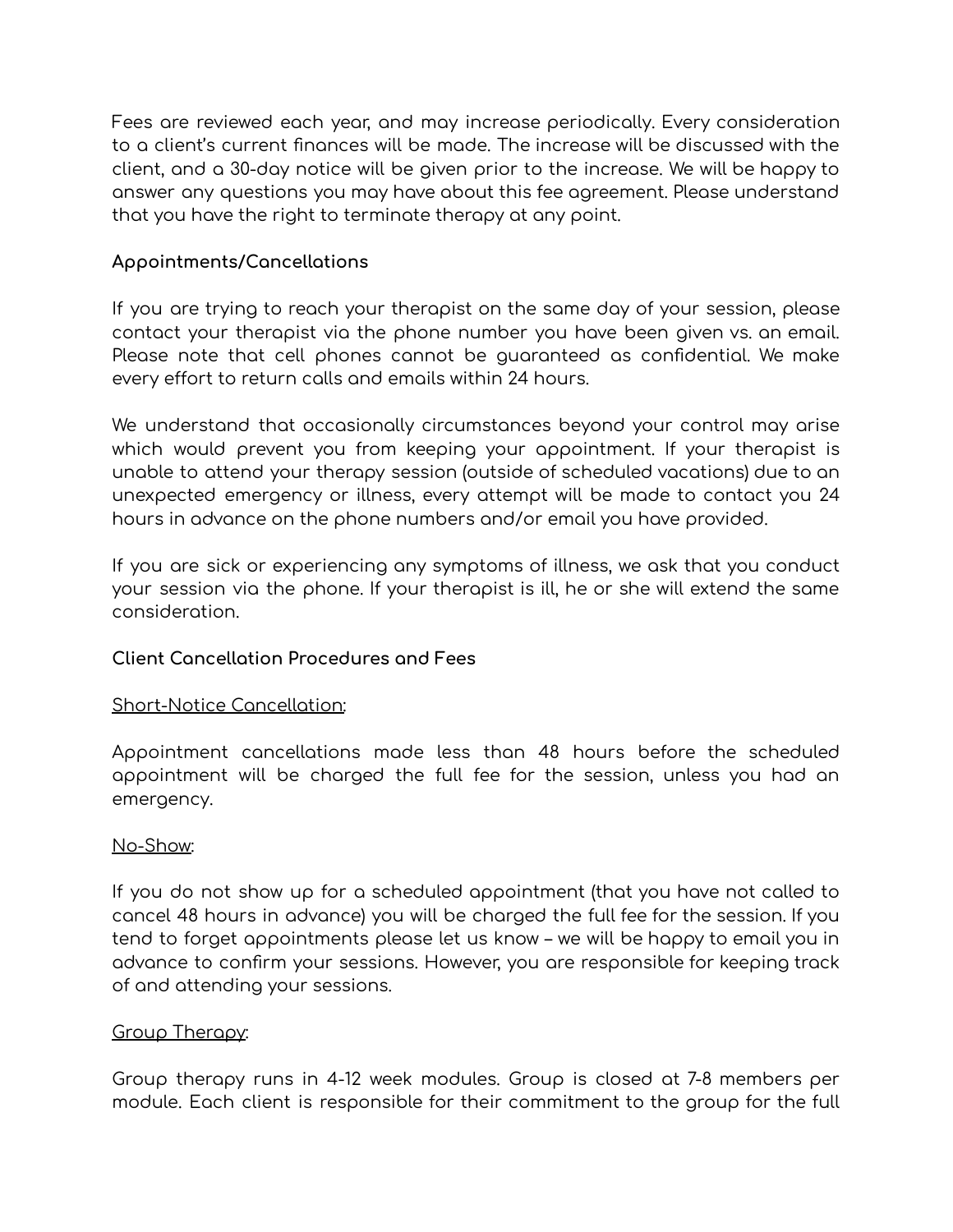module. Payment is due at the start of each month for the number of groups within that month. Every group session within the module is to be paid whether or not the client attends as the spot in group is saved for that particular client. A client may be asked to leave group if more than 2 sessions are missed per module, as it will impact the group flow and bonding. Some group therapy is longer term and in such cases, group members commit to 3 months at the outset and month by month after that time.

NOTE: While group therapy can be very helpful, it is not for everyone. Group therapy is available as space becomes open in group and at the discretion of your therapist.

## Ongoing Cancellations/Multiple No-Shows:

It is understandable that occasionally an appointment will be cancelled or missed due to illness or emergency. However, your regular session day/time has been reserved for you. Our current client schedule and wait does not allow for a great deal of flexibility with respect to continual cancellations, rescheduled appointments, or no shows. If you find that your schedule is no longer able to accommodate the session time reserved for you, please discuss this with your therapist. He or she will do their very best to find an alternative solution, such as phone sessions, so that we can continue our work together. However, please note that should ongoing cancellations, frequent reschedules (even those within the same week), missed appointments, late payments/nonpayment become an issue, your therapist will discuss this with you. If after discussing other options with you your attendance has not changed, we will need to open up your reserved time for other clients. We can also provide you with other therapy referrals.

## **Therapist Availability between Sessions**

Your therapist is available to take a brief 5-minute phone call or to answer a short 1 paragraph email regarding your therapy appointment times or therapy homework one time between sessions and no more than 1 time per month without the client incurring a fee. We will not process therapy issues via email unless you have been specifically asked by your therapist to check in as part of your treatment. If the client feels that more contact is needed between sessions due to crisis, your therapist is willing to discuss the possibility of increasing the weekly sessions or scheduling a phone appointment temporarily if he or she feels that it supports the client's therapy. If frequent non-crisis contact continues between sessions, it will be important to talk about charging for that support time, and/or referring out for a higher level of care than a once a week therapy session can offer.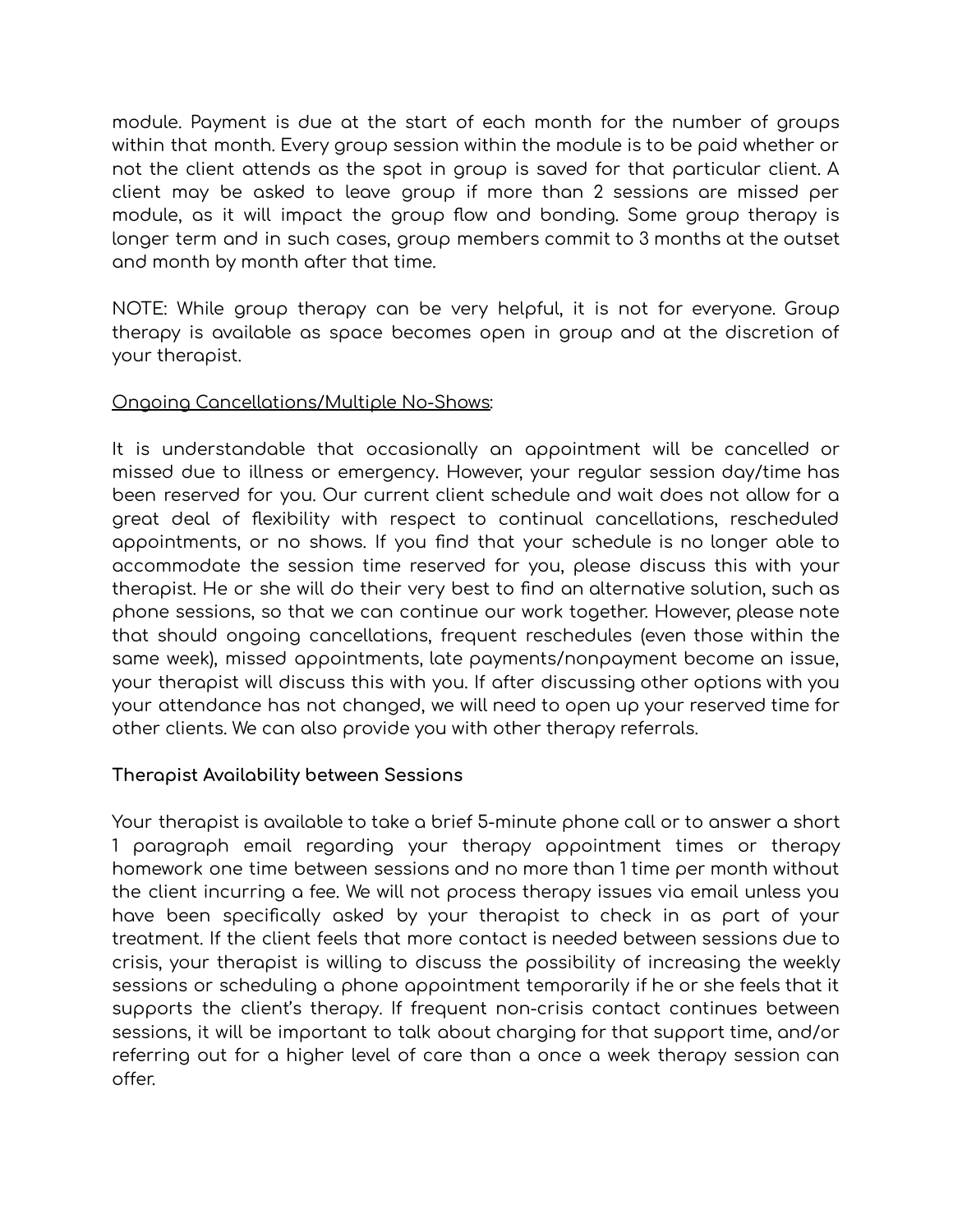# **Therapist Time off Policy**

We take time off periodically throughout the year for ongoing education, professional conferences, and for personal time. We will give you at least one week's notice before our time away. If you require a higher level of care at this time, please take this into consideration. During our out of office time, we will not be available for any sessions in person or via email, text or phone. If you are a threat to yourself or another when we are away, please call 911 immediately. On occasion we may provide the phone number and contact information of a therapist colleague who may fill in during our time away for emergency situations. We ask that clients respect our time away and unless there is a critical emergency, they wait until the next session to discuss.

## **Holiday, Weekend and Evening Contact**

Your therapist will make every effort to return a call, email or text message of a non-emergency client message within 24 hours during a scheduled work week. If this call, text or email arrives during a holiday, weekend or evening, your therapist will return the non-emergency client contact during the first working day following the holiday, weekend or evening. For emergency only clients (emergency constitutes imminent danger to self or others) your therapist will make every effort to return the call, text or email as soon as possible and ask that if the client is facing a life threatening emergency that they call 911 immediately. There will be a regular session fee or partial session fee for emergency phone calls and sessions that are in excess of 5 minutes, or more than 1 time per month.

## **Explanation of Dual Relationships**

While a therapeutic relationship can feel psychologically close, it is one that is professional in nature with important boundaries. It is unethical for a therapist to invite you into a business venture, ask you for personal favors, start a social relationship with you, etc. These examples are called "dual relationships" and can negatively impact clinical boundaries. Although our sessions may be intimate psychologically, it is important to acknowledge that we have a strictly professional relationship. On the rare occasion that your therapist sees a client outside of the office (when we may accidentally run into each other in public), your therapist will be highly discreet and will maintain your confidentiality. He or she will do their best to follow your lead, and thus it is your choice to acknowledge the encounter and your therapist. If you do not choose to acknowledge the encounter, your therapist will respect this and will follow your lead.

## **Policy Regarding Internet, Professional, and/or Social Networking Sites**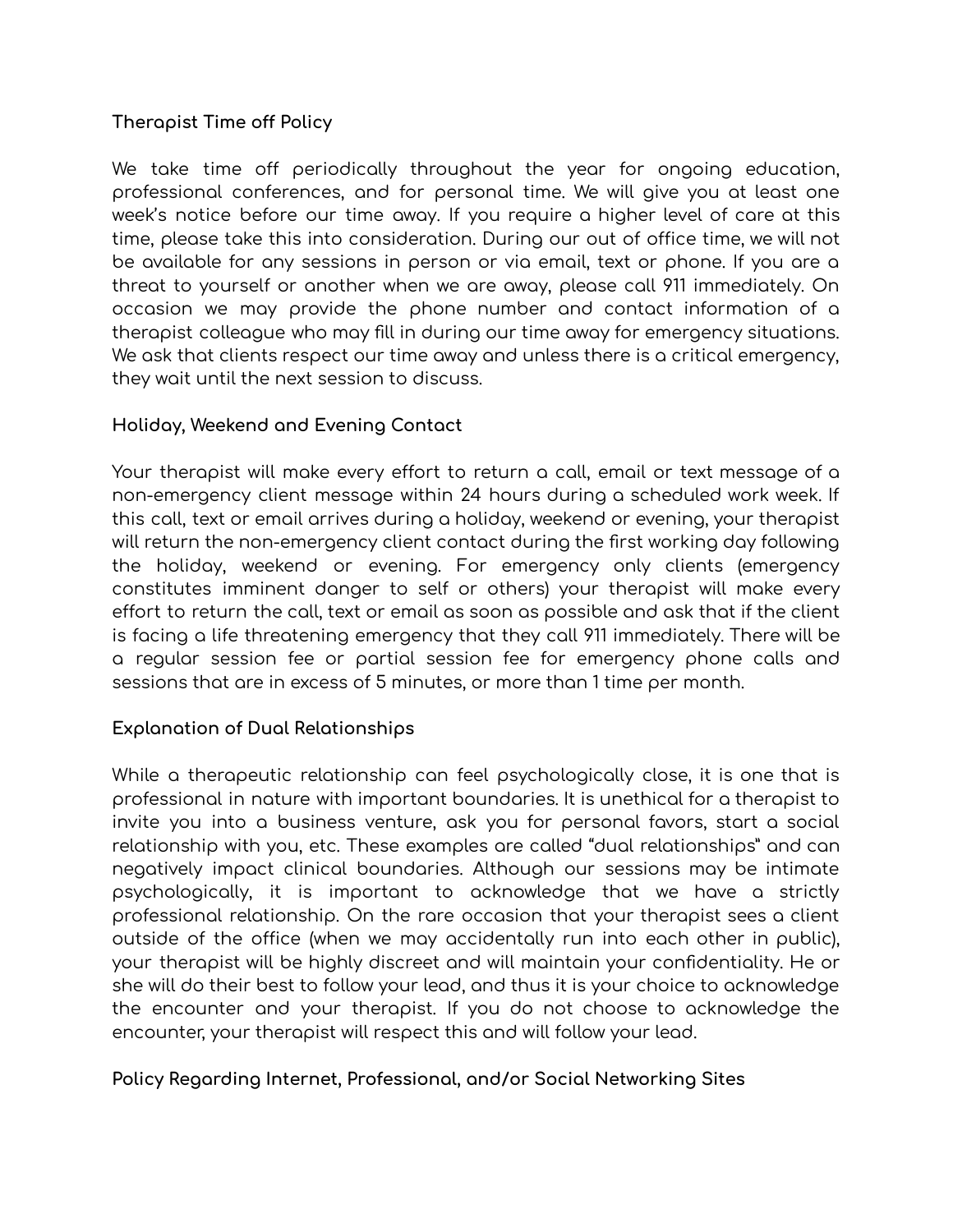On the topic of Social Media and Internet Sites, our primary concern is your privacy. If you follow your Journey Counseling therapist on a site like Twitter for example, please note that your Journey Counseling therapist will not follow you back.. Our reasoning is that casual viewing of clients' online content outside of the therapy session can create confusion in regard to whether it is being done as a part of your treatment. In addition, viewing your online activities without our explicit arrangement towards a specific purpose could potentially have a negative influence on our working relationship. If there are things from your online life that you wish to share with your Journey Counseling therapist, please bring them into your sessions where we can view and explore them together, during the therapy hour.

Please do not use messaging on Social Networking sites such as Twitter, Facebook, or LinkedIn to contact Journey Counseling therapists. These sites are not secure and messages may not be read in a timely fashion. Do not use Wall postings, @replies, or other means of engaging with Journey Counseling therapists publicly online if we have an already established client/therapist relationship. Engaging this way could compromise your confidentiality. It may also create the possibility that these exchanges become a part of your legal medical record and will need to be documented and archived in your chart. If you need to contact your therapist between sessions, please do so directly via email or voice mail. See the email section below for more information regarding email interactions.

## Email Policy

The therapists at Journey Counseling prefer using email or voice mail to arrange or modify appointments. Texts are not reliable and sometimes missed. Please do not email content related to your therapy sessions, letters to read, blogs, videos, as email is not completely secure or confidential. If you choose to communicate by email, be aware that all emails are retained in the logs of your and the Journey Counseling Internet service providers. While it is unlikely that someone will be looking at these logs, they are, in theory, available to be read by the system administrator(s) of Internet service providers. You should also know that any emails received from you and any responses that are sent to you become a part of your legal and medical record.

## "Friending"

It is the Journey Counseling policy to not accept friend or contact requests from current or former clients on any social networking site (Facebook, LinkedIn, etc.). We believe that adding clients as friends or contacts on these sites can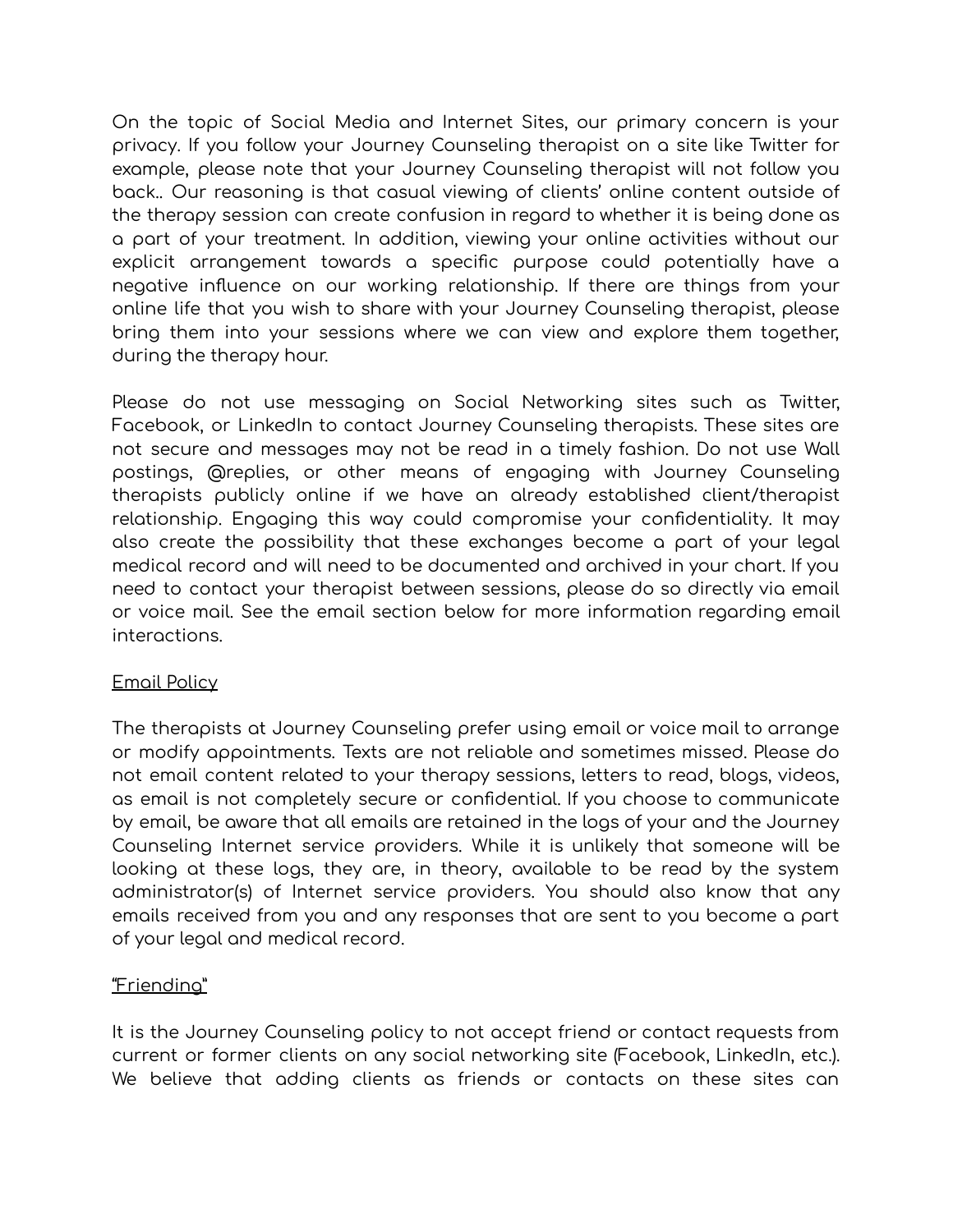compromise your confidentiality and our respective privacy. It may also blur the boundaries of our therapeutic relationship.

# **Physical Contact**

Sexual contact is never acceptable in the therapeutic relationship. Romantic or sexual talk, flirting, or sexual innuendos and sexual jokes are also unacceptable in the therapeutic relationship. If you should express a sexual comment or joke while in session directed to your therapist, we will explore this comment professionally and in a non-shaming way within a therapeutic non-sexual relationship.

Hugging is an expression of affection, a greeting or a goodbye within many cultures. However, in some cases hugging can be misconstrued as sexual, and can be triggering for some clients, or may interfere with the therapeutic relationship. Occasionally a client may spontaneously hug his or her therapist while they exit the office, may ask for a hug after a particularly difficult or emotional session, or may feel quite comfortable with a hug at the end of sessions or when ending therapy. Some clients are huggers, some are not, and so it is important for your therapist to understand your stance and to maintain appropriate professional boundaries. If your therapist believes after discussing the request that a non-sexual brief hug is appropriate and supports your therapy, hugs will be allowed on occasion. Please understand, if your therapist chooses not to hug you, it is not an expression of judgment, dislike or dismissal, rather it would be denied in the best interest of your clinical care based on a therapeutic decision.

## **Illness Policy**

When a private practice therapist is consistently exposed to cold and flu viruses in the office and becomes ill as a result, the office closes down, sessions and groups are cancelled, and everyone suffers. In order to maintain good health and create a safe and relatively germ free environment so that Journey Counseling can support all of our clients, we ask that clients who are experiencing any stage of illnesses to respect safety boundaries and to conduct their sessions via phone until they are recovered completely and are not experiencing any signs of illness, fever, rash or cough or contagious symptoms at any stage. Stage of illness includes: starting to feel flu symptoms, suspect they may be coming down with the flu, dealing with a current cold, head cold, or flu or flu-like symptoms, or are at the end of a flu cycle, currently have the flu, a cough, a cold, pink eye, contagious rashes, scabies, lice, chicken pox (or a child with chicken pox), or any other potentially contagious illnesses no matter how mild. Your therapist will extend the same respect and consideration if we are ill.